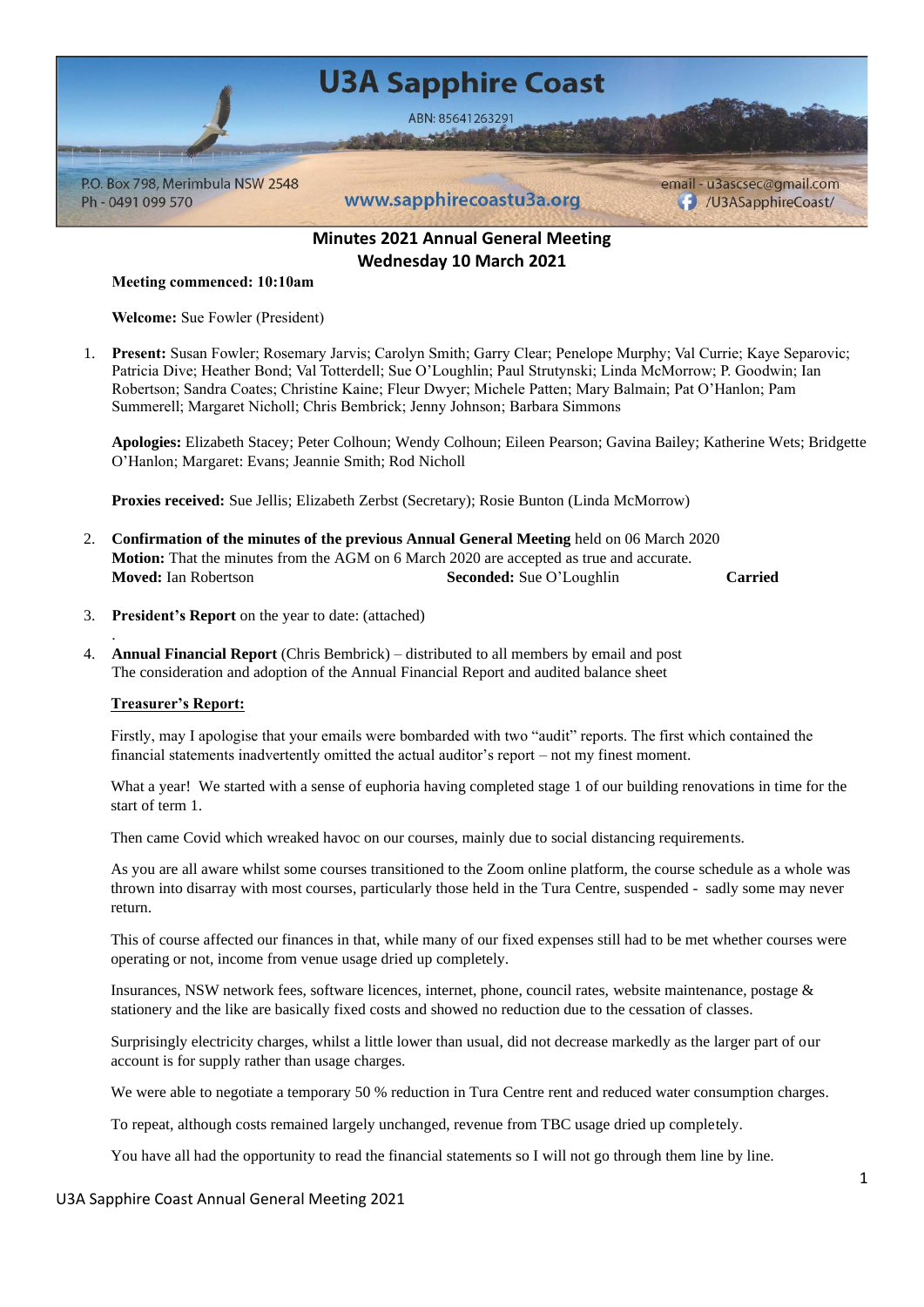Apart from Covid, the biggest single influence on the financial result for 2020 was the cost of stage 1 of the TBC renovations which amounted to some \$34,000 and largely occurred in 2020. The effect of renovation costs on the result for 2020 was mitigated to an extent by the decision to amortise those costs over the 11 year period of the lease, as recommended by our auditors.

To summarise, at year's end our current or cash assets were reduced by \$33,190.93 but, after allowing for amortisation of the renovation costs, the result for the year was a small loss of \$2,412.90.

**Motion:** That the Annual Financial Report and audited balance sheet are accepted. **Moved:** Carolyn Smith **Seconded:** Margaret Nicholl **Carried**

- 
- ➢ **Thank you:** Ian Robertson Thank you, Chris, for the awesome job you've done over the last 5 years. Your guidance was appreciated and your efforts are applauded (Chris: Thank you for the opportunity)
- ➢ **Thank you:** Margaret Nicoll Thank you on behalf of Team Office **–** your assistance has been really appreciate and you will be missed

## **5. Appointment of an Auditor for 2021**

**Motion:** That an audit will need to take place as a new treasurer will be appointed this year. Tanner and Sault recommended as they are the current auditor and have done a good job. **Moved:** Chris Bembrick **Seconded:** Carolyn Smith **Carried**

- 6. **Special Resolution:** That subsection (3) of Section 17 [Composition and membership of the Committee] be deleted from the U3A Sapphire Coast Constitution
	- ➢ Michele Patten: no problem with the motion however the Act requires a time frame this needs to be addressed - Proposal: Replace clause with Model Rules clause: "Subsection 3, Section 17 - There will be no maximum number of consecutive terms
		- Ian Robertson: A motion can't be amended without proper notice.

#### **Speakers for and against Resolution**

- Ian Robertson (against): spoke last year against the motion and re-iterates
	- Pros and cons for fixed periods
	- Current ruling stops people from serving longer than 3 years & there may be no replacement.
	- Vice President and Secretary resigned during the year at end of 3 year terms and were re-appointed by casual vacancy which restarted the clock for a three year term
	- A motion can be put forward to AGM for reappointment if no other nomination is made for position.
	- Psychologically a three-year time frame fixes in the mind of the nominee that commitment is for a maximum of three years –
	- Committee members don't stay in a position for too long.
	- A fixed period has a positive effect.
	- There is no right or wrong way to address the situation.
	- Removing the subsection is not going to achieve what it sets out to achieve.

**Amendment:** as suggested by Michele will not proceed this point as a copy of the Act is unavailable **Note:** If the Constitution is silent on a matter then the Model Rules will take effect. The Constitution requires an update.

- ➢ Michele Patten (for)
	- This resolution has been proposed for two years and strongly supported by the committee.
	- Allows committed, experienced people to continue in the job.
	- Provides continuity and ongoing corporate knowledge.
	- We can change things by Special Resolution.
	- If people resign a 'casual vacancy' occurs  $-3$  year term commences again
	- Members can remove a committee member at any time with good reason by having a Special General Meeting
	- Election is under total control of the meeting anyone can nominate for any position and only 1 person can be voted in
	- Strongly urge to vote in favour.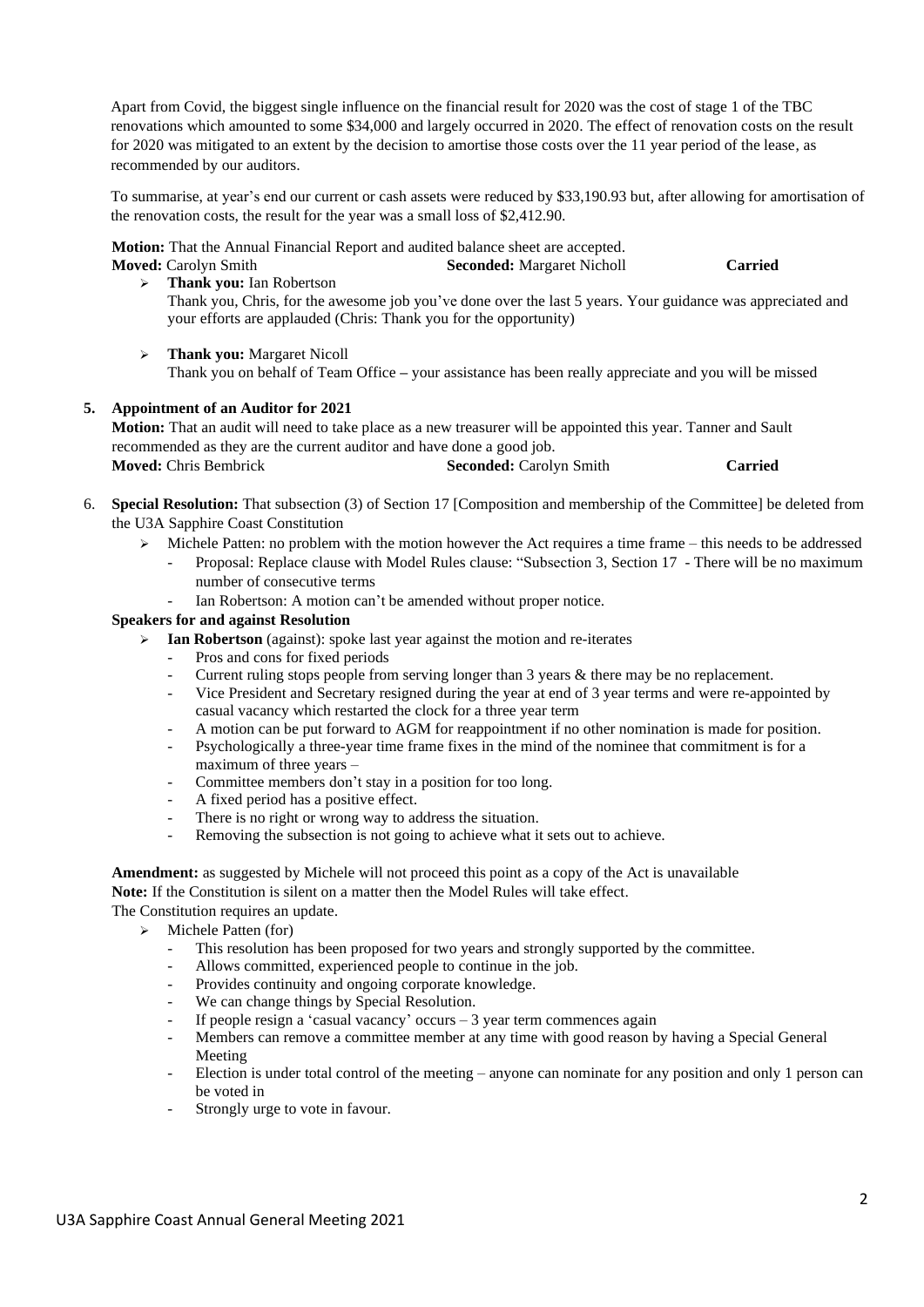- ➢ Patricia Goodwin (against)
	- Thanks for summary
	- Members can vote someone out disagreement on committee member results in bad feelings
	- Members trying to get rid of committee members can cause division.
	- 3-year limit should stay.
	- Its not expedient to change the constitution.
- ➢ Jenny Johnston (against)
	- $\overline{3}$  year rule does not mean you are off the committee after  $\overline{3}$  years can stay in position
	- You are not required to leave the committee.
- $\triangleright$  Sue O'Loughlin (for)
	- A rule that is in place and can be "got around" is not a good rule.
	- Avoid the stress of "getting around" rules.
	- If arguing against motion consider current lack of volunteers.
	- Organisations should be able to operate efficiently with the least amount of stress.
- ➢ Fleur Dwyer
	- An example of the difficulty of replacing committee members was finding new President: this took months and 41 phone calls before Sue finally said yes.
	- This organisation exists for co-operation, for everyone's learning provision of programs for everyone.
	- Arguments remain the same if there are no changes.
- ➢ Margaret Nicoll
	- Team leader of Team Office
	- Enjoys and loves what she does; Team Office is the best team to work with
	- If someone wants to nominate it should be up to them how long they want to stay
	- Time period should be a decision made by the individual.

**Motion:** That subsection (3) of Section 17 [Composition and membership of the Committee] be deleted from the U3A Sapphire Coast Constitution **Moved:** Garry Clear Seconded: Sue Fowler Carried by majority

(24 votes for motion / 5 against)

7. Election of Officers and members for the U3A SC Management Committee for 2021 Retuning Officer: Sue O'Loughlin

| <b>Position</b>                             | <b>Nominee</b>         | Nominated by        | Seconded by            |
|---------------------------------------------|------------------------|---------------------|------------------------|
| President                                   | Susan Fowler           | Linda McMorrow      | <b>Margaret Nicoll</b> |
| Vice President                              | Garry Clear            | Chris Bembrick      | Carolyn Smith          |
| Treasurer                                   | Katherine West         | <b>Susan Fowler</b> | Carolyn Smith          |
| Secretary & Public Officer                  | Carolyn Smith          | Chris Bembrick      | <b>Susan Fowler</b>    |
| Team Leader – Office $\&$<br>Administration | <b>Margaret Nicoll</b> | Linda McMorrow      | <b>Susan Fowler</b>    |
| Team Leader – Programs'<br>Team             | Linda McMorrow         | Rosie Bunton        | Sue O'Loughlin         |
| Health & Wellbeing                          |                        |                     |                        |
| 'Covid Officer'                             |                        |                     |                        |
| <b>General Committee</b>                    |                        |                     |                        |
| <b>General Committee</b>                    |                        |                     |                        |

All nominations accepted unopposed.

**Nomination:** General Committee: Paul Strutynski **Nominated:** Sue O'Loughlin **Seconded:** Sue Fowler **Elected unanimously**

➢ Positions of Health and Wellbeing Officer (Covid Officer) and one General Committee position unfilled